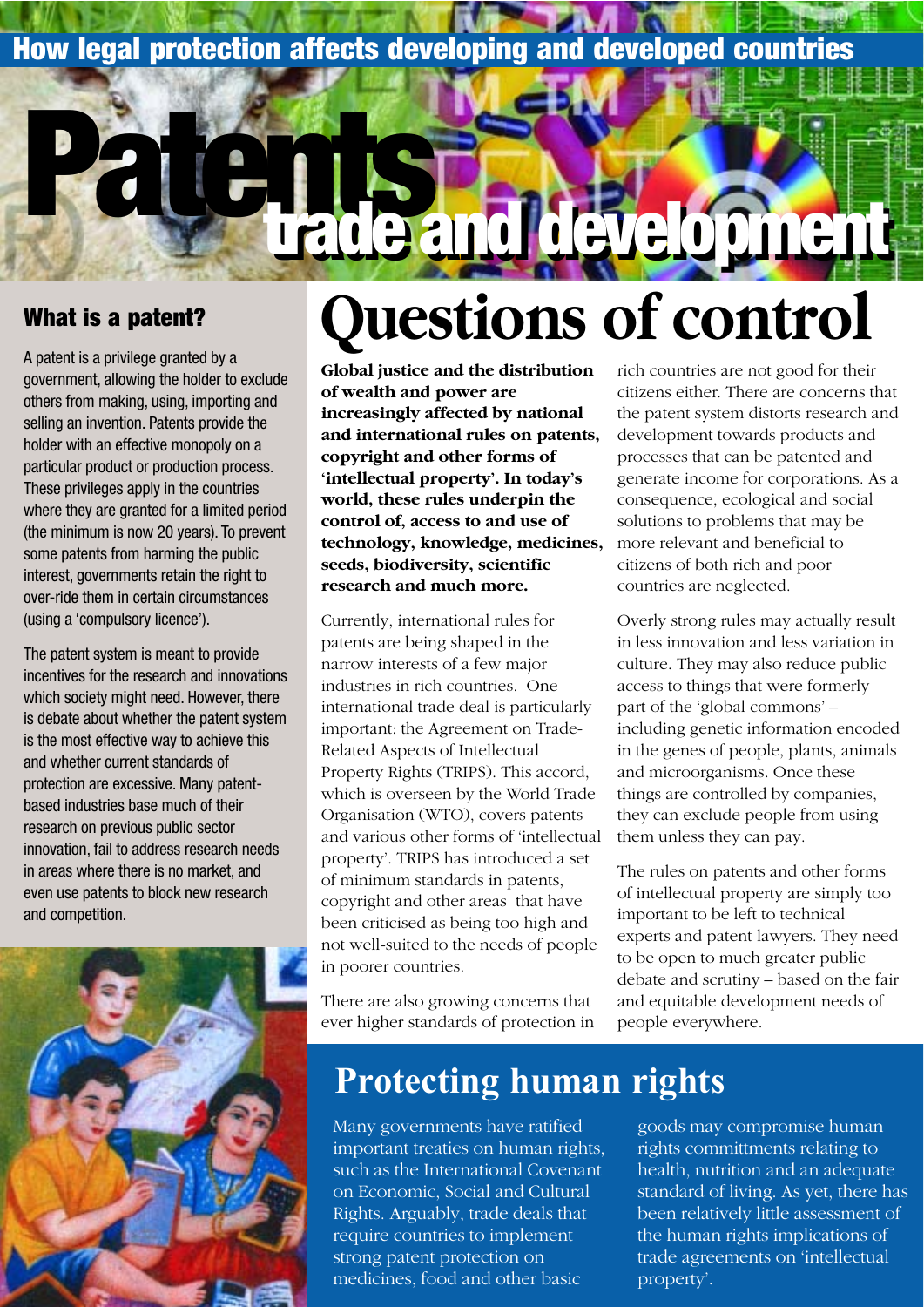### **"...highly protective [patent] stand-**

## **Imagine…**



"**A child is using a swing in a public park**. Instead of swinging backwards and forwards she swings from side to side by pulling on one chain first and then the other. A few days later her parents receive a letter from the Intellectual Property Enforcement Agency, an arm of the police force. The letter states that their daughter was caught by a surveillance camera using a method of swinging that is the subject of a patent. The method has been claimed in a patent belonging to PlayPay Inc. Her parents are given the

choice of paying a licence fee or facing prosecution for patent infringement.

In Phoenix, Arizona a group of Americans get on a bus. They are going to Mexico to buy drugs for use in the US….. By buying generic equivalents in Mexico for their treatment needs they will save themselves thousands of dollars.

The first scenario is, of course, far-fetched, except for a couple of things. A patent has been granted on a method of swinging a swing in the US, and intellectual property owners increasingly look to technology to police their intellectual property rights. The need to register a computer program or face lock out, and the fact that some DVD players are restricted to playing DVDs from some geographical zones are two examples of this. The second scenario is true. US citizens are travelling to Mexico [and Canada] on special bus tours to buy generic medication they find increasingly difficult to afford in the US. Spending on brand name drugs in the US tripled between 1990 and 2000, going from US\$40.3 billion in 1990 to US\$121.8 billion in 2000. Rising prescription prices, underpinned by the strongest patent laws anywhere in the world, are turning more and more retired US citizens into medical refugees."

*From*: Peter Drahos with John Braithwaite, *Information Feudalism: Who Owns the Knowledge Economy?* Earthscan, London, 2002

### **WIPO: a global patent?**

"Through the ownership of abstract objects intellectual property owners can reach into the material world and control vital resources. With these rights comes, potentially, great power."

John Braithwaite and Peter Drahos, Global Business Regulation, CUP, Cambridge 2000, pp56-57



**Currently, patents apply only in the country where they are granted.** International business would like to move to a global patenting system. A new treaty being negotiated in WIPO, the World Intellectual Property Organisation, pushes countries in this direction. Rich countries want to use treaty

Through savings in time and patent office fees multinational companies would stand to gain from a global patent; however, poorer countries would be deprived of the limited

negotiations at WIPO to increase the range and level of what is patentable. flexibility they still have under TRIPS. Developing countries have already had difficulty at the WTO in ensuring TRIPS does not prevent them protecting public health.

. . . . . . . . . . .

More generally, there are growing concerns that WIPO, as a specialised UN agency, does not take development concerns sufficiently into account in its activities. Because WIPO gets most of its income from industry - as fees paid for the administration of various treaties – it tends to see industry as its clients, rather than the people of the world as is the case with other UN agencies.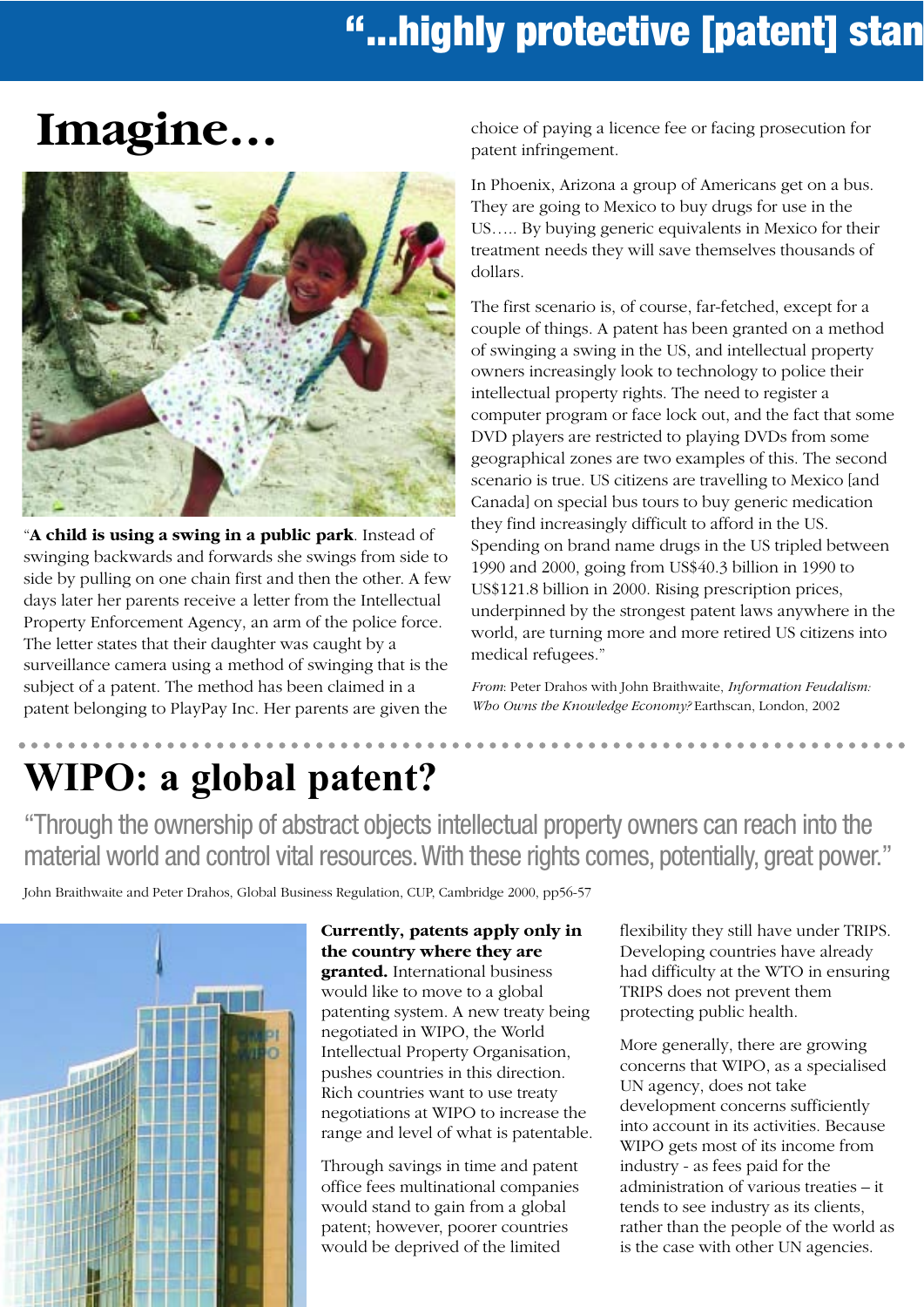**ndards... are inappropriate for developing economies"**

*Keith Maskus, Intellectual Property Rights in the Global Economy, 2000, p 237-8.*

# **Moving the goalposts**



"…Members may, but shall not be obliged to, implement in their law more extensive protection than is required by this Agreement…"

TRIPS Agreement, Article 1.1



**Because people and companies in rich countries hold 97% of patents worldwide, they effectively control modern technologies. Obviously, they want to maintain this control and continue dominating global markets.**

This has resulted in pressures from firms, especially in the USA but also in Japan and Europe, to extend globally the type of patent rules in their countries. In the 1970s and 80s, they were unable to do this in WIPO, where countries may or may not sign on to the different treaties. Instead, they succeeded in having intellectual property rules included in the Uruguay Round of trade negotiations in the mid-1980s as part of a package of deals to which prospective signatories would have to agree. These negotiations led to the TRIPS Agreement becoming one of the three key areas covered by WTO.

The processes by which these deals are negotiated are far from fair and just. Most poor countries played little part in the negotiations on TRIPS; those that did participate resisted it strongly and negotiated some concessions giving them some flexibilities. However, they had to accept TRIPS as part of a package of

trade deals if they wanted to obtain concessions in other areas such as agriculture and textiles - the benefits from which they are still waiting for.

Since TRIPS took effect, negotiators in Geneva from poorer countries have become better informed about its implications and more effective in arguing about using its flexibilities. Some negotiators, however, have faced pressures, exerted by some rich countries via their capitals, to keep quiet.

The USA has also shifted its focus away from the WTO as a place to achieve its economic interests. It has adopted a very aggressive stance in pushing for ever higher levels of patent protection through regional and bilateral Free Trade Agreements. If poor countries do not sign on to these, they do not gain theoretical access to markets in the North. Such deals often remove what few, limited options developing countries have to tailor their laws to meet their needs by using the flexibilities allowed under TRIPS rules. This push for higher standards moves the goalposts agreed when negotiating TRIPS. At that time, it was agreed developing countries would not be pushed into even higher levels of protection for the various forms of 'intellectual property'.

### **One rule for the rich...?**

**Rich countries want poorer countries to adopt rigorous protection for patents, and have already obliged them to offer 20 year protection for all patents.**

Ironically, this is not how rich countries themselves developed in the past. Countries such as the USA, Switzerland, Canada and Japan all benefited from weak or no rules on patents and other forms of 'intellectual property' such as copyright and trademarks and the use of compulsory licensing.

This enabled new scientific advances to be spread more quickly and freely, including the fruits of the Industrial Revolution, for example. It was only after these countries had industrialised sufficiently that they began to adopt stronger laws to prevent new inventions from being copied.